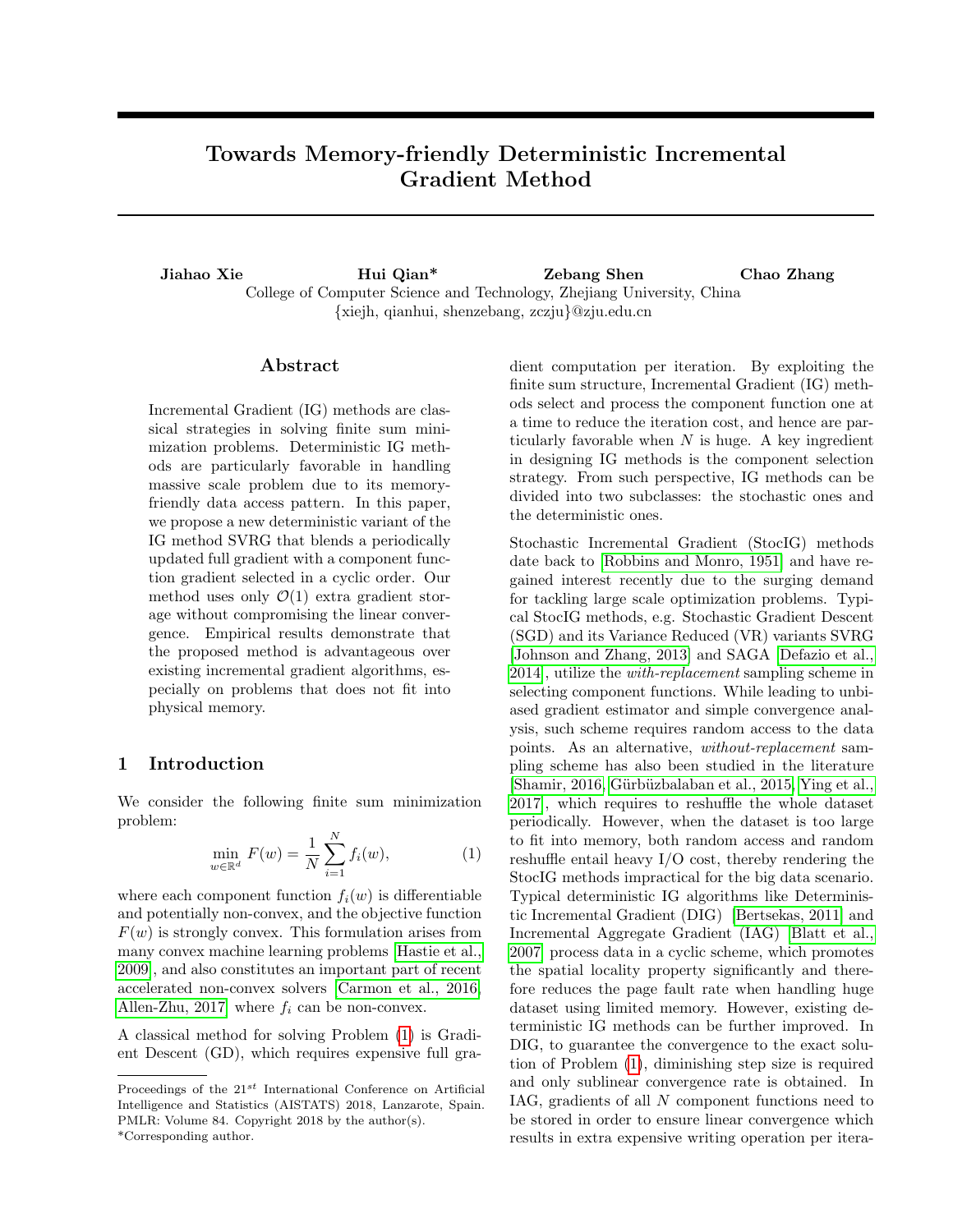<span id="page-1-0"></span>

| Table 1. Bullillary of BOD, BYTEG, BHOIT, DTG, ITTG, and BTG |                  |                  |                      |                  |                  |              |  |  |
|--------------------------------------------------------------|------------------|------------------|----------------------|------------------|------------------|--------------|--|--|
| Algorithm                                                    | SGD              | $\mathrm{SVRG}$  | SAGA                 | $_{\rm DIG}$     | IAG              | $_{\rm SIG}$ |  |  |
| Data Request of Update Rule<br>(Read/Write)                  | R.               | R                | $R+W$                | R                | $R+W$            | R            |  |  |
| Component Selection Scheme<br>(Stochastic/Deterministic)     | S                |                  |                      | Ð                |                  |              |  |  |
| Extra Storage                                                | $\mathcal{O}(1)$ | $\mathcal{O}(1)$ | $\mathcal{O}(N)$     | $\mathcal{O}(1)$ | $\mathcal{O}(N)$ |              |  |  |
| Linear Convergence Rate                                      | No               | Yes              | $\operatorname{Yes}$ | No               | Yes              | Yes          |  |  |

Table 1: Summary of SGD, SVRG, SAGA, DIG, IAG, and SIG

tion.

Inspired by the aforementioned works, we propose a new deterministic variant of SVRG with contributions listed as follows.

- By blending a periodically updated full gradient with a component function gradient selected in a cyclic order, we develop an algorithm named Snapshot-based Incremental Gradient (SIG) that uses only  $\mathcal{O}(1)$  extra gradient storage. No random access is involved. Additionally, we incorporate the momentum technique into SIG to derive an efficient variant.
- The linear convergence of the proposed SIG algorithm is established under the assumptions that objective  $F(w)$  is strongly convex and each component function is smooth. We make no assumption on the convexity of the individual component function. Moreover, our analysis also covers random shuffle as a special case.

We conduct numerical experiments and show that the SIG algorithm is comparable to SVRG in terms of convergence rate. More importantly, when the dataset is too large to fit into main memory, our algorithm shows significant advantage over existing incremental gradient algorithms, both stochastic and deterministic.

# 2 Assumptions and Notations

Throughout this paper, we consider Problem [\(1\)](#page-0-0) under following assumptions:

Assumption 1. The component function  $f_i$  is  $L$ -Lipschitz smooth for every  $i \in \{1, ..., N\}$ : for any  $w_1, w_2 \in \mathbb{R}^d$ ,

$$
\|\nabla f_i(w_1) - \nabla f_i(w_2)\| \le L\|w_1 - w_2\|.\tag{2}
$$

**Assumption 2.**  $F(w)$  is  $\mu$ -strongly convex: for any  $w_1, w_2 \in \mathbb{R}^d$ ,

$$
(\nabla F(w_1) - \nabla F(w_2))^T (w_1 - w_2) \ge \mu \|w_1 - w_2\|^2. (3)
$$

We denote the Euclidean norm by  $\|\cdot\|$ . With Assumption 1, one can easily show that  $F$  is also  $L$ -smooth. The above assumptions imply that  $\mu \leq L$  and we define the condition number of F as  $\kappa = L/\mu$ .

# 3 Preliminary

Existing IG methods can be written in the following compact form

$$
w_{t+1} = w_t - \eta_t g_t,
$$

where  $w_t$  is the iterate and  $g_t$  approximates the full gradient  $\nabla F(w_t)$  using the selected component function. Different methods vary in their component function selection strategies and gradient approximation schemes. We summarize some representative algorithms in Table 1.

#### 3.1 Gradient Approximation Scheme

We describe three principled gradient approximation schemes that construct  $g_t$  given  $f_{i_t}$  is selected.

Individual Approximation: SGD and DIG estimate  $\nabla F(w_t)$  with the gradient of an individual component function  $g_t = \nabla f_{i_t}(w_t)$ . While reading only one data point in each iteration and requiring only  $\mathcal{O}(1)$  gradient storage, such approximation introduces non-vanishing noise and compromises the linear convergence in GD. Both SGD and DIG use a diminishing step size and admit only a sublinear convergence rate. Average Approximation: To reduce the noise, SAG and IAG approximate  $\nabla F(w_t)$  with the average of historical component gradients. Specifically,  $g_t =$  $\frac{1}{N} \sum_{i=1}^{N} \nabla f_i(w_{\tau_i})$ , where  $\tau_i$  denotes the last iteration when the  $i^{th}$  component function is accessed. Using such gradient approximation rule, SAG and IAG obtain linear convergence with random and cyclical data access respectively. However, both methods maintain N component gradients, thus require a huge storage. Besides, such maintenance has to perform both READ and WRITE operations on the storage that scale with the problem dataset and can be even larger in some other interesting cases (refer to the Nonconvex solver). Mix Approximation: An alternative to the average approximation scheme is to mix the current incremental gradient with the full gradient at some periodically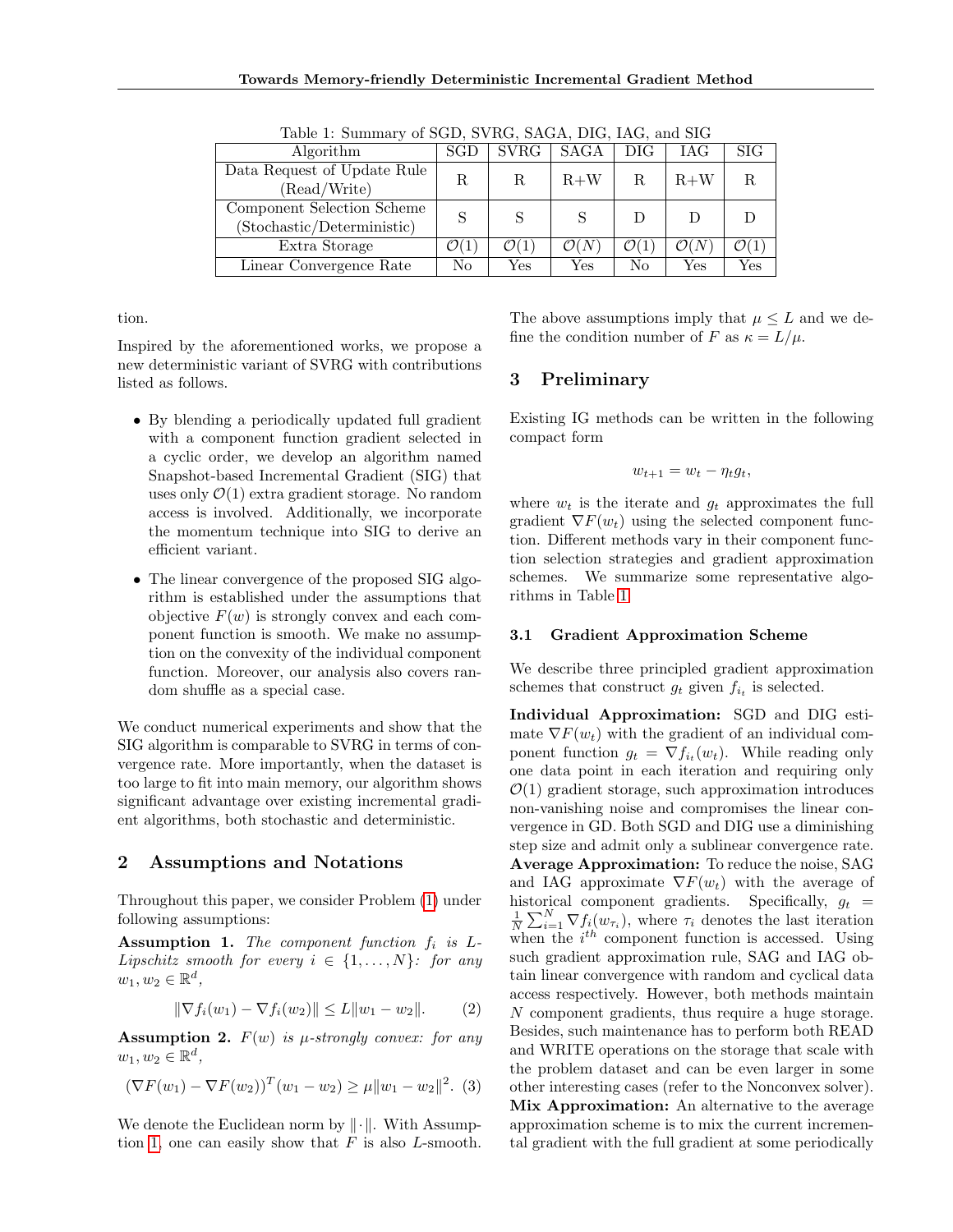

Figure 1: Comparison of major page faults and total execution time of two programs that read 10% data from datasets of diferent sizes  $(2, 4, \ldots, 12GB)$  in random order and cyclic order respectively under 4GB available main memory.

updated snapshot  $\tilde{w}$ . Concretely,

$$
g_t = \nabla f_{i_t}(w_t) - \nabla f_{i_t}(\tilde{w}) + \nabla F(\tilde{w}),
$$

where  $\nabla F(\tilde{w})$  is computed once and kept in memory. Such scheme reads one data point per iteration and only requires  $\mathcal{O}(1)$  gradient storage, and if withreplacement sampling scheme is adopted, linear convergence can be obtained. However, there is no mix approximation counterpart in the deterministic IG literature.

### 3.2 Memory-Friendly Data Accessing Patterns

When the dataset is too large to fit into physical memory, certain data access patterns become more efficient than others due to the modern memory hierarchy [\[Sil](#page-8-0)[berschatz et al., 2014\]](#page-8-0).

Compared to stochastic IG methods, deterministic IG methods leverage the superiority of sequential data access, which usually results in significantly fewer page faults and hence fewer swapping operations during component function selection from a huge population. Figure 1 compares the number of major page faults<sup>1</sup>, and the execution time of two programs that perform the same amount of sequential and random READ operations respectively. It can be seen that sequential data access has much fewer major page faults than the random one as the data size becomes larger.



Figure 2: Execution time of two programs that access data in a cyclic order from datasets of different sizes  $(4, 8, \ldots, 32GB)$  under  $4GB$  available main memory. One program performs READ operations which corresponds to the selection of component functions while the other performs READ and WRITE operations which corresponds to the maintenance of individual gradients.

The WRITE operation is considerably more expensive than the READ operation, which is amplified when the swap-out occurs frequently. Figure 2 compares the execution time of a program with READ-only routines and a program with READ and WRITE routines. The latter one increases up to 3.4 times longer than the former one as the data size gets larger than the physical memory. Algorithms like SAG and IAG work in the same manner as the latter program, whose performance is undermined by the repeated write operations. Consequently, a memory-friendly method should circumvent such pitfall.

#### 3.3 Convex Learning Tasks and Beyond

To further motivate our work, we give some important tasks that can be casted as Problem [\(1\)](#page-0-0).

Empirical Risk Minimization Given a dataset  ${x_i, y_i}_{i=1}^N$ , the regularized Empirical Risk Minimization (ERM) with linear predictor is defined as

$$
F(w) = \frac{1}{N} \sum_{i=1}^{N} \phi(w^{\top} x_i, y_i) + \frac{\mu}{2} ||w||^2
$$
 (4)

where the empirical loss function  $\phi(a, y)$  is usually convex with respect to the first parameter, e.g.  $\phi(a, y) =$  $\frac{1}{2}||a - y||^2$  in Ridge Regression and  $\phi(a, y) = log(1 +$  $\exp(-y \cdot a)$  in *l*<sub>2</sub>-Logistic Regression. The regularization  $\mu \|w\|^2/2$  prevents overfitting. By writing  $f_i(w) = \phi(w^\top x_i, y_i) + \frac{\mu}{2} ||w||^2$ , we can phrase Problem (4) as Problem [\(1\)](#page-0-0).

Subroutine in Non-convex Solver Without assuming the convexity on the individual component function, Problem [\(1\)](#page-0-0) captures tasks beyond con-

 $1A$  major page fault occurs when disk I/O is involved to satisfy the page request.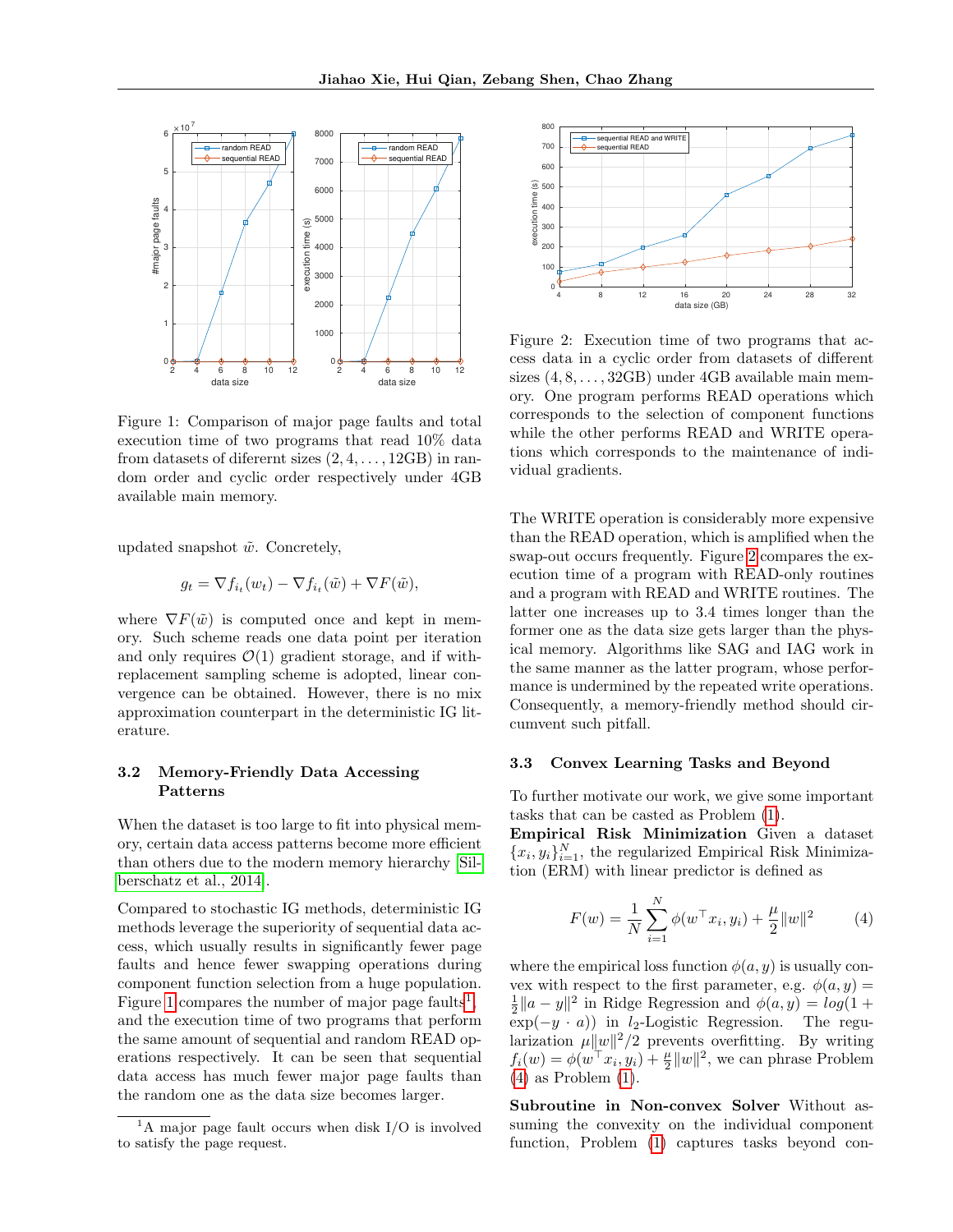<span id="page-3-0"></span>Algorithm 1: SIG Algorithm

 $\textbf{input} \; : \eta, \, w_0^0, \, \text{S}$ for  $s = 0, 1, \ldots, S - 1$  do compute  $G = \frac{1}{N} \sum_{i=1}^{N} \nabla f_i(w_0^s)$ for  $t = 0, \ldots, N - 1$  do  $i_t = t + 1$  $w_{t+1}^s = w_t^s - \eta (\nabla f_{i_t}(w_t^s) - \nabla f_{i_t}(w_0^s) + G)$ end  $w_0^{s+1} = w_N^s$ end  ${\bf return:}~w^S_0$ 

vex ERM and is of independent interest [\[Shalev-](#page-8-0)[Shwartz, 2016, Allen-Zhu and Yuan, 2016\]](#page-8-0). In particular, when minimizing nonconvex smooth finite sum  $\Phi(w) = \frac{1}{N} \sum_{i=1}^{N} \phi_i(w)$ , accelerated solvers like [\[Allen-](#page-8-0)[Zhu, 2017, Carmon et al., 2016\]](#page-8-0) iteratively update some  $\tilde{w}$  so that a local minimum of  $\Phi(w)$  exists in its vicinity. During the update, their algorithms call a subroutine to solve the following problem

$$
\min_{w} \frac{1}{N} \sum_{i=1}^{N} \phi_i(w) + \frac{L}{2} ||w - \tilde{w}||^2
$$
 (5)

where L is the smoothness parameter of  $\Phi(w)$ . It can be checked that Problem (5) falls in the same category considered in this paper. Hence our work potentially accelerates solving important nonconvex problems in deep neural network.

# 4 Snapshot-based Incremental Gradient Algorithm

In this section, we propose a deterministic IG method that (1) accesses data in sequential order, (2) requires no maintenance of historical gradients, and (3) converges linearly to the global optimal, which is summarized in Algorithm 1. Our algorithm utilizes both the incremental gradient and the full gradient at some snapshot point, and hence is called Snapshot-based Incremental Gradient (SIG).

We use the following gradient approximation scheme in the  $s^{th}$  epoch:

$$
g_t^s = \nabla f_{t+1}(w_t^s) - \nabla f_{t+1}(w_0^s) + \nabla F(w_0^s),
$$

which is similar to SVRG. However, there are several fundamental distinctions. First, SVRG selects component functions randomly, which leads to inefficiency in handling massive problems; in contrast, SIG accesses data in a sequential and thereby memory-friendly pattern. Additionally, the inner loop length of SVRG depends on the condition number of the problem<sup>2</sup> , but in

SIG it is fixed to N, which avoids the complication in condition number estimation. Our settings of sequential data access and inner loop length are necessary to give the important observation

$$
\sum_{t=0}^{N-1} g_t^s = \sum_{t=0}^{N-1} \nabla f_{t+1}(w_t^s), \tag{6}
$$

and therefore

$$
w_0^{s+1} = w_0^s - \eta \sum_{t=0}^{N-1} g_t^s = w_0^s - \eta \sum_{t=0}^{N-1} \nabla f_{t+1}(w_t^s), \tag{7}
$$

which is vital to our analysis. In our analysis, we treat  $\sum_{t=0}^{N-1} \nabla f_{t+1}(w_t^s)$  as a perturbed gradient evaluated at  $w_0^s$  which leads to a more succinct proof, compared to complicated Lyapunov construction in [\[Gurbuzbal](#page-8-0)[aban et al., 2017\]](#page-8-0). Observation (7) also appears in the proof of DIG [\[Bertsekas, 2011\]](#page-8-0), however, the perturbation to the gradient  $\nabla F(w_0^s)$  does not vanish as the DIG algorithm progresses. Consequently only sublinear convergence is obtained for DIG as diminishing step size is necessary. As we shall see in Lemma 1, the design of  $g_t^s$  enables us to show that perturbation of gradient is bounded by the distance to the optimal and hence vanishes as the algorithm converges.

### 5 Convergence Analysis

In our analysis, we consider a more general case in which the component functions can be processed in arbitrary order, i.e.,  $i_t = \sigma^s(t+1)$  where  $\sigma^s$  is an arbitrary permutation of  $\{1, \ldots, N\}$ . The sequential order  $(i<sub>t</sub> = t + 1)$  is a special case that we are particularly interested in.

Since in SIG the component function we choose at each iteration is not independent of the previous ones, it is difficult to analyze the relations between two consecutive iterates. In Theorem [1,](#page-4-0) we bound the distance between the iterates at the start of two consecutive epochs instead.

Before diving into the convergence analysis of Algorithm 1, we present the following useful lemma.

Lemma 1. Suppose that Assumption [1](#page-1-0) holds and the step size  $\eta$  satisfies  $\eta < \frac{1}{NL}$ , then

$$
\sum_{t=0}^{N-1} \|\nabla f_{i_t}(w_t^s) - \nabla f_{i_t}(w_0^s)\| \le \frac{\eta L^2 N^2}{2(1 - \eta L N)} \|w_0^s - w^*\|
$$

<sup>&</sup>lt;sup>2</sup>There is a less known variant of SVRG proposed by [\[Hofmann et al., 2015\]](#page-8-0) which does not use  $\kappa$  to determine the inner loop length, but instead updates the snapshot with probability 1/N at each iteration.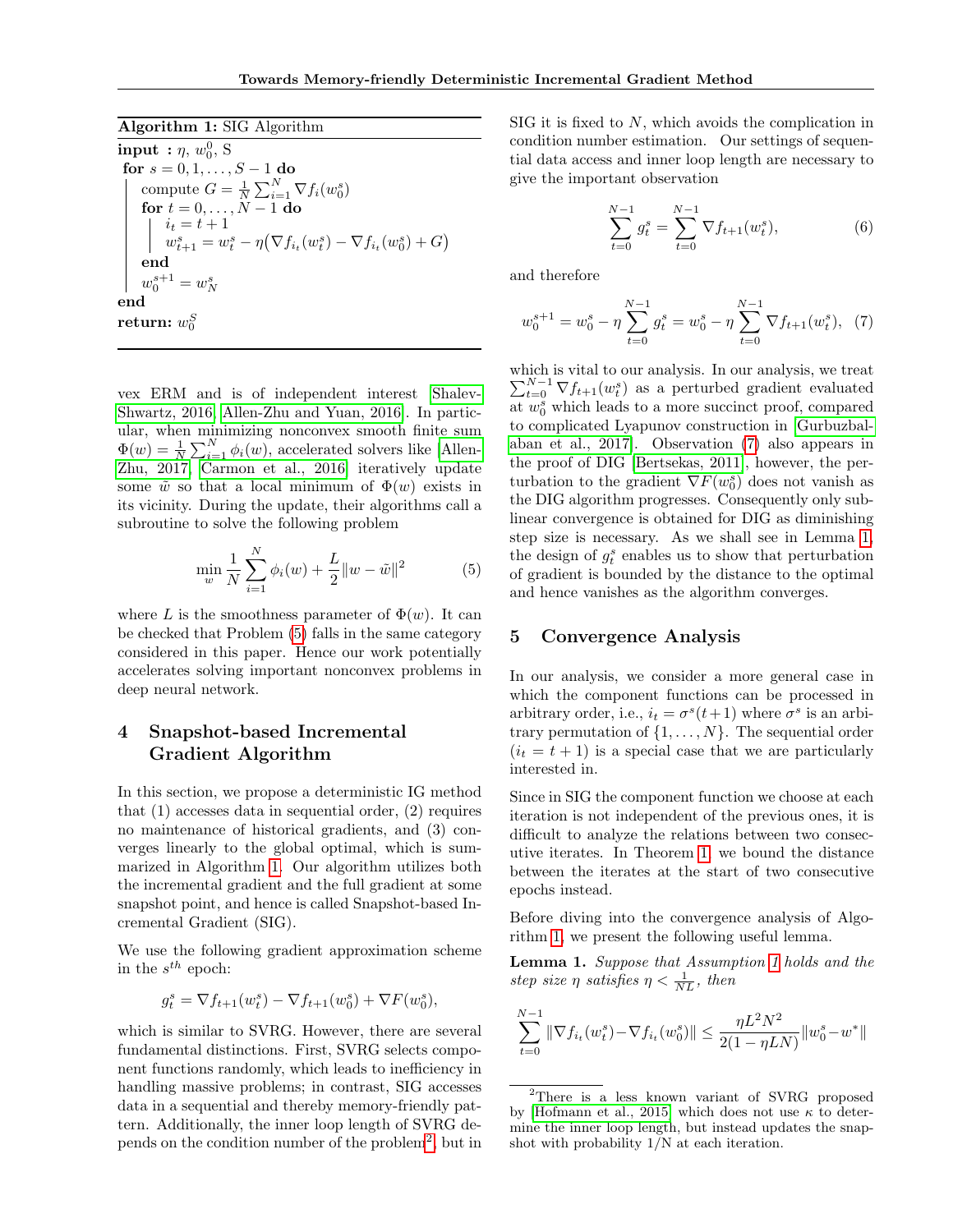<span id="page-4-0"></span>The proof of Lemma [1](#page-3-0) is deferred to Appendix A.

Theorem 1. Suppose that Assumption [1](#page-1-0) and Assump-tion [2](#page-1-0) hold. And assume that  $\eta \leq \mu/(2L^2N)$ , the distance to optimum  $||w_0^s - w^*||^2$  converges linearly:

$$
||w_0^{s+1} - w^*||^2 \le \alpha ||w_0^s - w^*||^2,
$$

where  $\alpha = 1 - \frac{1}{2}\eta\mu N < 1$ .

Remark 1. Our analysis makes no assumption on the order in which we select component functions, and therefore our theorem covers both cyclical selection strategy and without-replacement sampling strategy. Our result extends [\[Shamir, 2016\]](#page-8-0) which is only applicable to ridge regression. For practical consideration, we focus on the sequential order since such data accessing pattern is memory-friendly and is particularly efficient for extremely large dataset that cannot fit into physical memory.

Remark 2. Theorem 1 implies that Algorithm [1](#page-3-0) takes  $\mathcal{O}(\kappa^2 N \log(1/\epsilon))$  component gradient evaluations to get an  $\epsilon$ -accurate solution under Assumption [1](#page-1-0) and [2](#page-1-0) in the worst case. By contrast, SVRG has a complexity of only  $\mathcal{O}(N + \kappa \sqrt{N} \log(1/\epsilon))$  in expectation under the same assumptions [\[Allen-Zhu and Hazan, 2016\]](#page-8-0). With an additional assumption that each  $f_i$  is convex, SVRG, SAG, and SAGA have a smaller complexity of  $\mathcal{O}((\kappa+N)\text{log}(1/\epsilon))$  in expectation. On the other hand, the worst-case complexity of IAG is  $\mathcal{O}(\kappa N^2 \log(1/\epsilon))$ under the same assumptions as ours. Therefore SIG is better than IAG when  $N > \kappa$ , which coincides with the problem of interest. Otherwise, IAG is better. Our numerical results in Section  $\gamma$  show that SIG is comparable to stochastic IG methods with linear convergence rates such as SVRG and SAGA and is much better than IAG in terms of convergence rates.

Proof. First, we show that our algorithm can be interpreted as a perturbed full gradient method. We rewrite the distance to the optimal  $||w_0^{s+1} - w^*||$  using observation [7](#page-3-0)

$$
||w_0^{s+1} - w^*|| = ||w_0^s - w^* - \eta \sum_{t=0}^{N-1} \nabla f_{i_t}(w_t^s)||
$$
  

$$
= ||w_0^s - w^* - \eta N \nabla F(w_0^s)
$$
  

$$
- \eta \sum_{t=0}^{N-1} (\nabla f_{i_t}(w_t^s) - \nabla f_{i_t}(w_0^s))||
$$
 (8)

Then we use triangle inequality twice to upper bound

(8) as follows:

$$
||w_0^{s+1} - w^*||
$$
  
\n
$$
\leq ||w_0^s - w^* - \eta N \nabla F(w_0^s)||
$$
  
\n
$$
+ \eta || \sum_{t=0}^{N-1} (\nabla f_{i_t}(w_t^s) - \nabla f_{i_t}(w_0^s))||
$$
  
\n
$$
\leq ||w_0^s - w^* - \eta N \nabla F(w_0^s)||
$$
  
\n
$$
+ \eta \sum_{t=0}^{N-1} ||\nabla f_{i_t}(w_t^s) - \nabla f_{i_t}(w_0^s)||. \qquad (9)
$$

The first term of (9) corresponds to the distance to optimun of the GD method. The second term can be seen as an additional noise.

Since  $F$  is  $\mu$ -strongly convex and *L*-smooth, we have the following well-known result [\[Bubeck, 2014,](#page-8-0) Lemma 3.5]:

$$
\langle \nabla F(x) - \nabla F(y), x - y \rangle
$$
  
\n
$$
\geq \frac{\mu L}{\mu + L} ||x - y||^2 + \frac{1}{\mu + L} ||\nabla f(x) - \nabla f(y)||. (10)
$$

Now we derive an upper bound of  $||w_0^s - w^* \eta N \nabla F(w_0^s)$ . Notice that

$$
||w_0^s - w^* - \eta N \nabla F(w_0^s)||^2
$$
  
=  $||w_0^s - w^*||^2 + \eta^2 N^2 ||\nabla F(w_0^s)||^2$   
 $- 2\eta N (\nabla F(w_0^s) - \nabla F(w^*))^T (w_0^s - w^*)$   
 $\leq (1 - 2\eta N \frac{\mu L}{\mu + L}) ||w_0^s - w^*||^2$   
 $+ \eta N (\eta N - \frac{2}{\mu + L}) ||\nabla F(w_0^s) - \nabla F(w^*)||^2$  (11)

where the first inequality holds because of (10).

Since  $\eta \le \mu/(2NL^2) \le 1/(2NL) \le 1/(N\mu + NL)$ , we have  $\eta N - 2/(\mu + L) < 0$ . On the other hand, it fol-lows from [\(3\)](#page-1-0) and Jensen's inequality that  $\|\nabla F(w) \nabla F(w*)\| \geq \mu \|w - w*\|$ . Therefore,

$$
||w_0^s - w^* - \eta N \nabla F(w_0^s)||^2
$$
  
\n
$$
\leq [1 - 2\eta N \frac{\mu L}{\mu + L} + \eta N \mu^2 (\eta N - \frac{2}{\mu + L})] ||w_0^s - w^*||^2
$$
  
\n
$$
= (1 - 2\eta N \mu + \eta^2 N^2 \mu^2) ||w_0^s - w^*||^2
$$
  
\n
$$
= (1 - \eta N \mu)^2 ||w_0^s - w^*||^2.
$$
 (12)

By computing the square root of both sides, we obtain an upper bound of the first term of (9):

$$
||w_0^s - w^* - \eta N \nabla F(w_0^s)|| \le (1 - \eta N \mu) ||w_0^s - w^*||
$$
\n(13)

Next, we proceed to upper bound the noise term  $\sum_{t=0}^{N-1} \|\nabla f_{i_t}(w_t^s) - \nabla f_{i_t}(w_0^s)\|$  using Lemma [1.](#page-3-0) Notice that Lemma [1](#page-3-0) holds under Theorem 1's conditions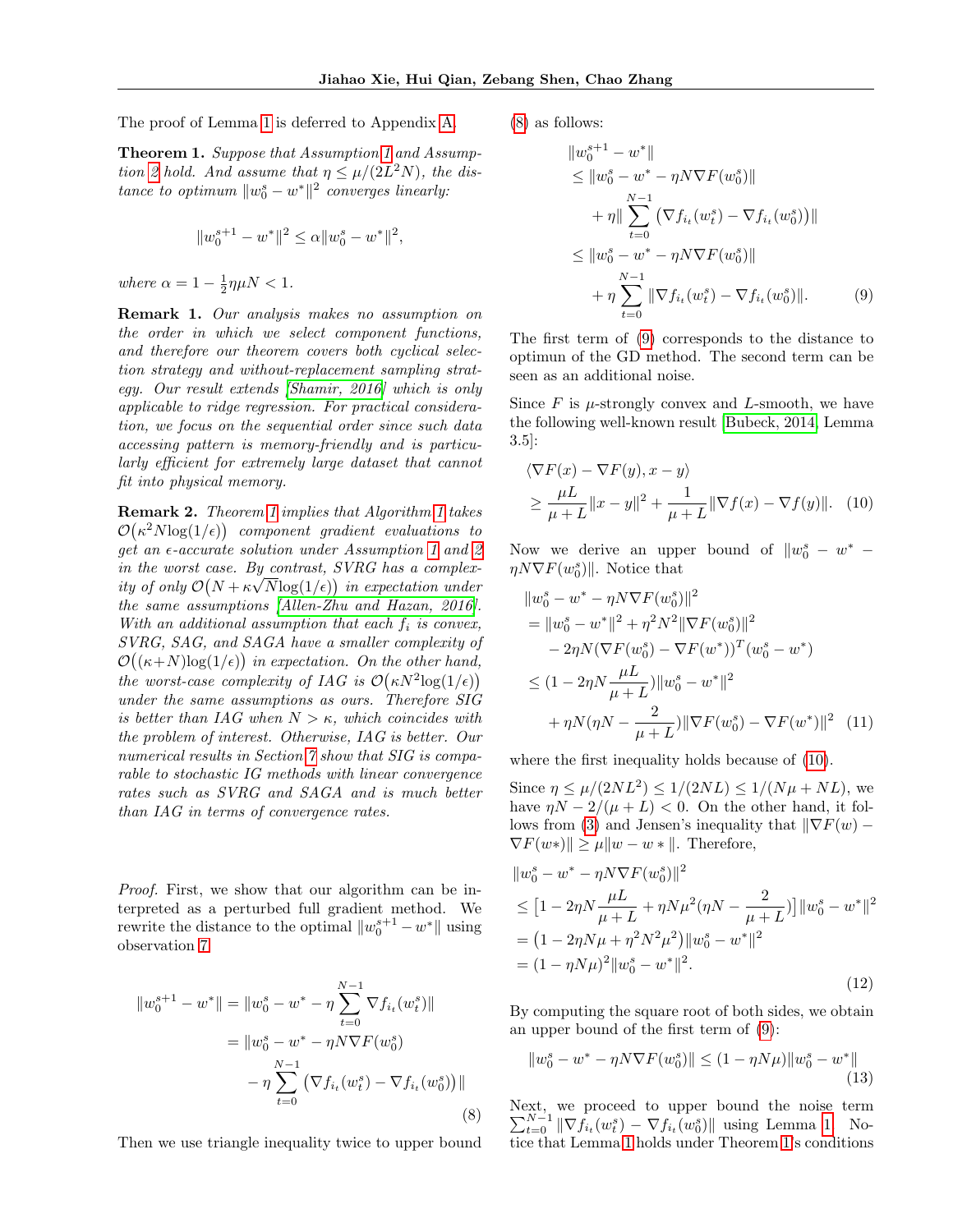<span id="page-5-0"></span>since  $\eta \le \mu/(2L^2N)$  implies that  $\eta < \frac{1}{NL}$ . Combining [\(9\)](#page-4-0), [\(13\)](#page-4-0), and Lemma [1,](#page-3-0) we have

$$
||w_0^{s+1} - w^*||
$$
  
\n
$$
\leq \left(1 - \eta \mu N + \frac{\eta^2 N^2 L^2}{2(1 - \eta NL)}\right) ||w_0^s - w^*||.
$$
\n(14)

Since  $1 - \eta NL \geq 1 - \frac{\mu}{2L} \geq \frac{1}{2}$ , we have

$$
\frac{\eta^2 N^2 L^2}{2(1 - \eta NL)} \le \eta^2 N^2 L^2 \le \frac{1}{2} \eta N \mu.
$$
 (15)

Combining  $(14)$ , and  $(15)$ , we have

$$
||w_0^{s+1} - w^*||^2 \le (1 - \frac{1}{2}\eta\mu N) ||w_0^s - w^*||^2
$$
  
=  $\alpha ||w_0^s - w^*||^2$ , (16)

where  $\alpha = 1 - \frac{1}{2}\eta\mu N < 1$ . This concludes the proof of Theorem [1.](#page-4-0)

 $\Box$ 

# 6 Accelerated Variant with Momentum

A common approach to accelerate a first order method is to use the momentum technique. [\[Nesterov, 2013\]](#page-8-0) shows the effectiveness of such technique in accelerating full gradient descent methods. Katyusha [\[Allen-](#page-8-0)[Zhu, 2016\]](#page-8-0) attempts to extend such technique to the stochastic incremental gradient literature. In the deterministic IG literature, [\[Gurbuzbalaban et al., 2017\]](#page-8-0) proposes IAG-M, an IAG variant with momentum, by adding an extra momentum term to the IAG update.

We attempt to accelerate SIG with the multiple momentum technique from [\[Allen-Zhu, 2016\]](#page-8-0) and propose a variant named SIG-M which is summarized in Algorithm 2. Like SIG, the number of iterations in one epoch of SIG-M is the same as the data size. We update  $w$  and maintain two auxiliary variables,  $y$  and z at each iteration. The iterate  $w_{t+1}^s$  is the weighted sum of  $w_0^s$ ,  $z_t^s$  and  $y_t^s$ . The two momentum parameters  $\tau_1, \tau_2 \in [0, 1]$  are input arguments of the algorithm and  $\tau_1 + \tau_2 \leq 1$ . In the next section, we compare the performance of SIG-M with SIG by conducting numerical experiments on several standard real datasets.

### 7 Experiment

In this section, we conduct numerical experiments to demonstrate the performance of SIG and SIG-M. We focus on the  $\ell_2$ -regularized Logistic Regression (LR)

$$
\min_{w \in \mathbb{R}^d} \frac{1}{N} \sum_{i=1}^N \log \left( 1 + \exp(-y_i X_i^T w) \right) + \frac{\lambda}{2} ||w||_2^2, \quad (17)
$$

### Algorithm 2: SIG-M Algorithm

```
\ninput : 
$$
\alpha, w_0^0, S, \tau_1, \tau_2
$$
\n $y_0^0 = z_0^0 \leftarrow w_0^0;$ \nfor  $s = 0, 1, \ldots, S - 1$  do\n\ncompute  $G = \frac{1}{N} \sum_{i=1}^N \nabla f_i(w_0^s)$ \n\nfor  $t = 0, \ldots, N - 1$  do\n\n $\begin{aligned}\n i_t &= t + 1 \\
w_{t+1}^s &= \tau_1 z_t^s + \tau_2 w_0^s + (1 - \tau_1 - \tau_2) y_t^s \\
z_{t+1}^s &= z_t^s - \alpha (\nabla f_{i_t}(w_t^s) - \nabla f_{i_t}(w_0^s) + G) \\
y_{t+1}^s &= w_{t+1}^s + \tau_1(z_{t+1}^s - z_t^s)\n\end{aligned}$ \nend\nneturn:  $w_0^S$ 
```

and the  $\ell_2$ -regularized squared hinge loss (SVM)

$$
\min_{w \in \mathbb{R}^d} \frac{1}{N} \sum_{i=1}^N \left( [1 - y_i X_i^T w]_+ \right)^2 + \frac{\lambda}{2} ||w||_2^2, \qquad (18)
$$

where  $X_i \in \mathbb{R}^d$  and  $y_i \in \{-1,1\}$  denote the feature vector and label of sample  $i$ , respectively.

We used six datasets in our experiments:  $MNIST<sup>3</sup>$ , rcv1.binary<sup>4</sup>, a $9a^4$ , avazu<sup>4</sup>, criteo<sup>4</sup>, and HIGGS<sup>4</sup>. Detailed information of these datasets and models are listed in Table [2.](#page-7-0) Note that in our experiments, all data points in each dataset has been normalized, as suggested by [\[Xiao and Zhang, 2014\]](#page-8-0). The optimal point  $w^*$  is obtained by running the SIG method for a sufficiently long time. And we use the best-tuned step sizes for all algorithms in our experiments, typically from  $0.1/L$  to  $1/L$ . For SIG-M, we set  $\tau_2 = 1/2$  and  $\tau_1 = a/(s+b)$  during the  $s^{th}$  epoch where a and b are hyperparameters, as suggested by [\[Allen-Zhu, 2016\]](#page-8-0).

#### 7.1 Small Size Dataset

The numerical results of SIG and SIG-M over three small datsets (MNIST, rcv1 and a9a) are shown in Figure [3.](#page-6-0) We compare both SIG and SIG-M with the baselines including full gradient descent method (GD), some stochastic IG methods including SVRG under with-replacement sampling, Katyusha, SVRG under random reshuffling (SVRG-RR), and SAGA under random reshuffling (SAGA-RR), and deterministic IG methods including DIG and IAG. It can be seen that the performance of SIG is better than GD, DIG, and IAG methods. It's worth noting that while SIG converges with a step size which is close to those

<sup>3</sup> <http://yann.lecun.com/exdb/mnist/> 4 [https://www.csie.ntu.edu.tw/~cjlin/](https://www.csie.ntu.edu.tw/~cjlin/libsvmtools/datasets/) [libsvmtools/datasets/](https://www.csie.ntu.edu.tw/~cjlin/libsvmtools/datasets/)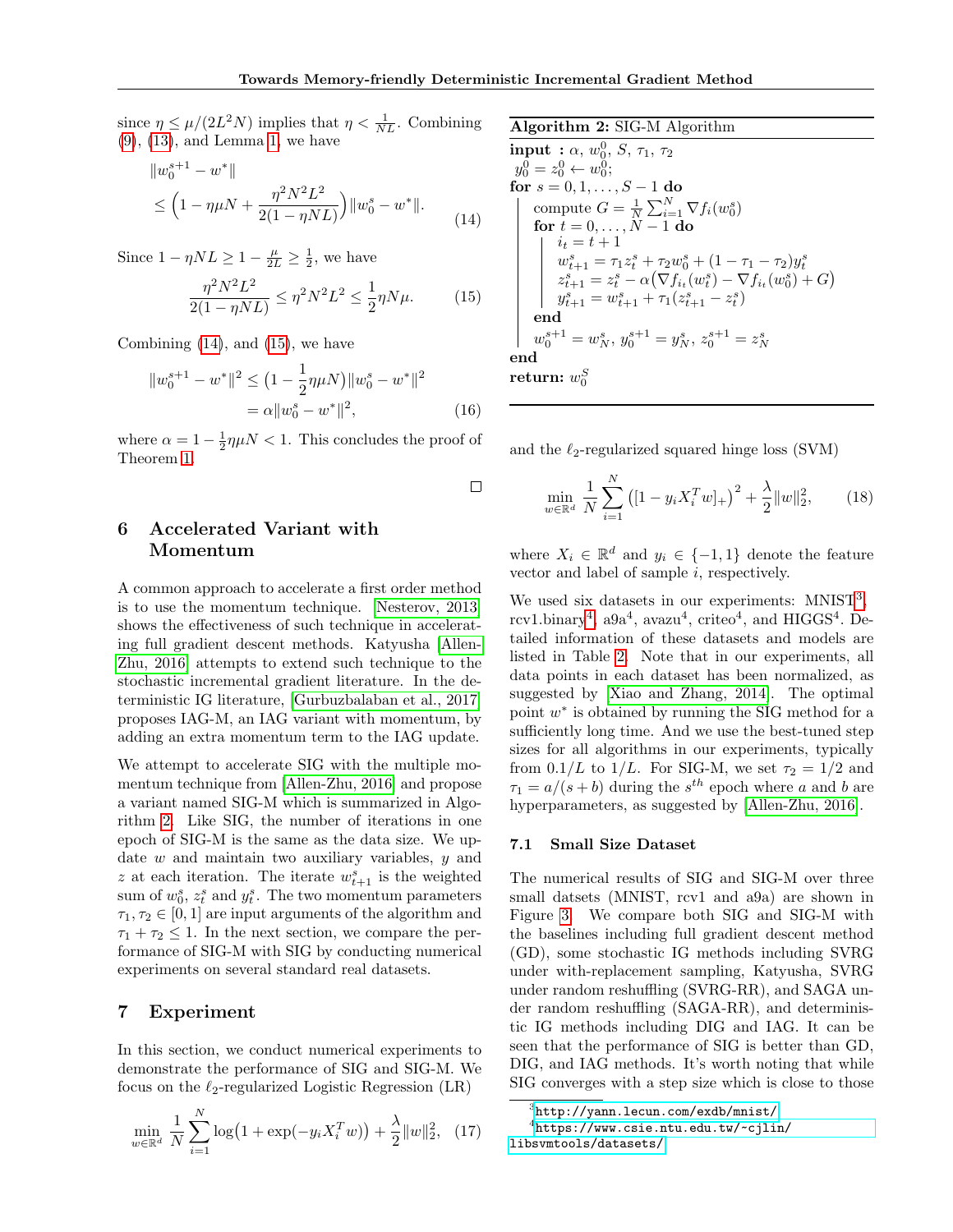<span id="page-6-0"></span>

Figure 3: Comparison of SIG, SIG-M and other algorithms on different problems over three datasets: MNIST, rcv1.binary, and a9a. Each column corresponds to results on one dataset respectively. The plots on the first row measure the suboptimality  $(F(w_0^s) - F(w^*))/F(w_0^0) - F(w^*))$  versus number of epochs. The second row measures the relative distance to the optimal  $||w_0^s - w^*||^2 / ||w_0^0 - w^*||^2$  versus number of epochs. The third row measures the suboptimality versus execution time.

of SVRG and SAGA, IAG can only converge with a much smaller step size, and is thus worse than SIG in practice even when  $N < \kappa$ . Moreover, the performance of SIG is comparable to and sometimes better than the stochastic VR methods SVRG, SVRG-RR, and SAGA-RR. It is reasonable to conjecture that our bound of convergence rate in theoretical analysis is possibly conservative. And one can see that SIG-M outperforms SIG.

#### 7.2 Large Size Dataset

Figure [4](#page-7-0) shows the suboptimality versus time of SIG and SIG-M compared with some IG methods on three large datasets (avazu, criteo, and HIGGS). We restricted the maximal amount of main memory usage to 2GB for avazu and HIGGS and 8GB for criteo to simulate the scenario in which the dataset is too large to fit into main memory instead of using extremely large datasets due to time limit. One can see that SIG and SIG-M outperform DIG, IAG, SVRG, and Katyusha in terms of execution time. Moreover, SIG-M outperforms SIG. We note that for sparse datasets, all incremental gradient methods in our experiments are implemented with the lagged update technique proposed by [\[Schmidt et al., 2017\]](#page-8-0). The basic idea of the lagged update technique is to defer the update of some coordinate of the iterate w until the next iteration it is accessed. More details can be found in [\[Schmidt et al.,](#page-8-0) [2017,](#page-8-0) section 4].

Figure [5](#page-7-0) compares the computation time with data transfer time for SIG and SVRG algorithms with limited main memory usage of different sizes. It is shown that for the SIG method which selects the component functions in a cyclic scheme, the fraction of time spent on data transfer remains low. However, for the SVRG method which selects the component functions in a stochastic scheme, the fraction of time spent on data transfer becomes higher (up to 50%) as the amount of available main memory gets smaller. The main reason is that when the dataset cannot fit into main memory, more page faults occur in the random data access routine than in the sequential data access routine. There-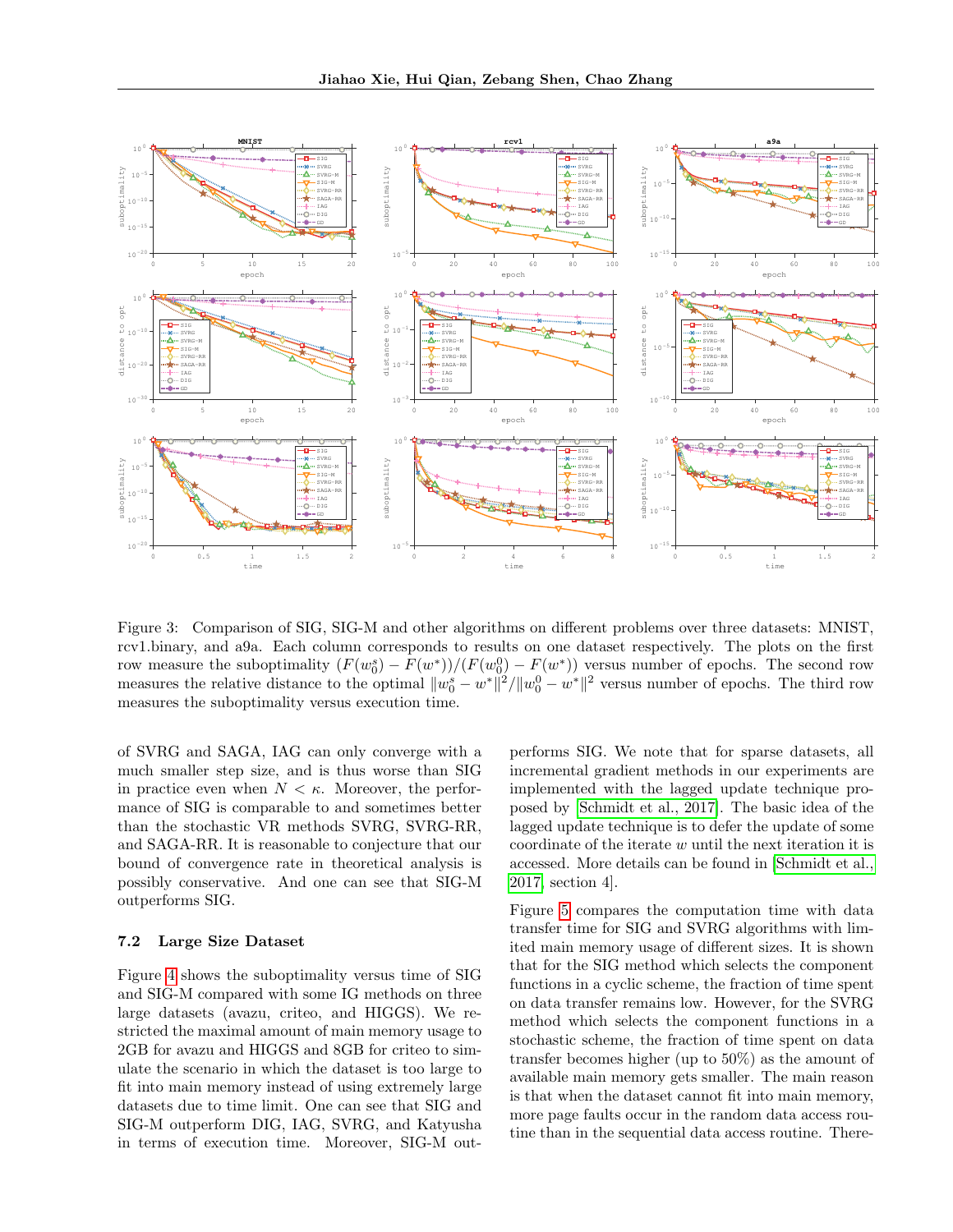<span id="page-7-0"></span>

| dataset      | data size               | dimension |           | model      |
|--------------|-------------------------|-----------|-----------|------------|
| <b>MNIST</b> | $60,000 \; (0.09GB)$    | 784       | $10^{-4}$ | LR.        |
| rcv1.binary  | 20, 242 (0.77GB)        | 47,236    | $10^{-8}$ | $_{LR}$    |
| a9a          | 32,561 (0.01GB)         | 123       | $10^{-7}$ | <b>SVM</b> |
| avazu        | 14,596,137 (3.37GB)     | 999, 990  | $10^{-8}$ | $_{LR}$    |
| criteo       | 45, 840, 617 (26.98GB)  | 1,000,000 | $10^{-9}$ | LR.        |
| <b>HIGGS</b> | $11,000,000$ $(4.31GB)$ | 28        | $10^{-8}$ | <b>SVM</b> |

Table 2: Datasets and regularization parameters.



Figure 4: Comparison of SIG, SIG-M and other IG methods on avazu, criteo, and HIGGS dataset. The x-axis stands for execution time. The y-axis stands for the suboptimality.



Figure 5: Comparison of the CPU time and data transfer time in inner loops of SIG and SVRG on criteo dataset with limited physical memory usage of different sizes. We ran both algorithms for 10 epochs.



Figure 6: Comparison of SVRG and SIG algorithms on criteo dataset with limited physical memory usage of different sizes.

fore, for extremely large datasets, the SIG method is more efficient than the stochastic IG methods in terms of per iteration cost. Figure 6 shows the suboptimality versus time of SVRG and SIG with limited main memory usage of different sizes. We find that SIG converges faster than SVRG in terms of execution time as the amount of available main memory gets smaller.

### 8 Discussion

In this paper, we proposed a deterministic incremental gradient method, SIG, for solving large-scale optimization problems of minimizing strongly convex finite sums where the component functions are smooth but potentially non-convex. We proved that the SIG method enjoys a linear convergence rate. We further proposed a method named SIG-M, which aims to use momentums to accelerate the SIG method. Our numerical results show that SIG outperforms existing deterministic IG methods including DIG and IAG and is comparable to stochastic VR methods such as SVRG and SAGA-RR. And the use of momentums accelerates the convergence of SIG. Moreover, the proposed methods are time-efficient on large-scale optimization problems.

We note that SIG can be easily extended to the proximal case for solving a more general class of problems,  $\min_{w \in \mathbb{R}^d} \sum_{i=1}^N f_i(w) + r(w)$ , where  $r(w)$  is convex and possibly non-differentiable. The convergence analysis of the proximal case is left for future work.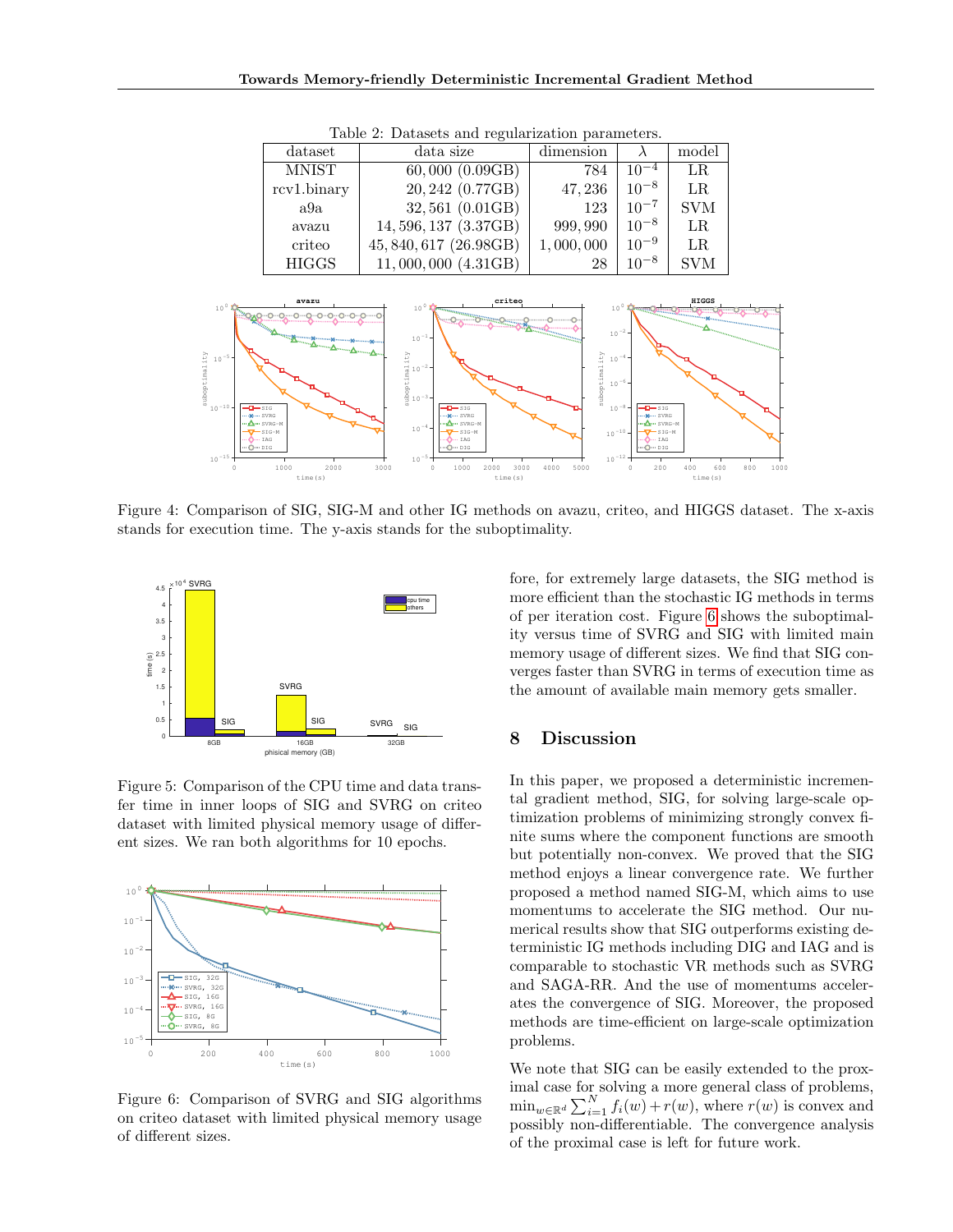#### <span id="page-8-0"></span>Acknowledgements

This work is supported by National Natural Science Foundation of China (Grant No: 61472347, 61672376, 61751209), and Zhejiang Provincial Natural Science Foundation of China under Grant No. LZ18F020002.

#### References

- [Allen-Zhu, 2016] Allen-Zhu, Z. (2016). Katyusha: The first direct acceleration of stochastic gradient methods. arXiv preprint arXiv:1603.05953.
- [Allen-Zhu, 2017] Allen-Zhu, Z. (2017). Natasha: Faster non-convex stochastic optimization via strongly non-convex parameter. In Precup, D. and Teh, Y. W., editors, Proceedings of the 34th International Conference on Machine Learning, volume 70 of Proceedings of Machine Learning Research, pages 89–97, International Convention Centre, Sydney, Australia. PMLR.
- [Allen-Zhu and Hazan, 2016] Allen-Zhu, Z. and Hazan, E. (2016). Variance reduction for faster non-convex optimization. In International Conference on Machine Learning, pages 699–707.
- [Allen-Zhu and Yuan, 2016] Allen-Zhu, Z. and Yuan, Y. (2016). Improved svrg for non-strongly-convex or sum-of-non-convex objectives. In International conference on machine learning, pages 1080–1089.
- [Bertsekas, 2011] Bertsekas, D. P. (2011). Incremental gradient, subgradient, and proximal methods for convex optimization: A survey. Optimization for Machine Learning, 2010(1-38):3.
- [Blatt et al., 2007] Blatt, D., Hero, A. O., and Gauchman, H. (2007). A convergent incremental gradient method with a constant step size. SIAM Journal on Optimization, 18(1):29–51.
- [Bubeck, 2014] Bubeck, S. (2014). Theory of convex optimization for machine learning. arXiv preprint arXiv:1405.4980, 15.
- [Carmon et al., 2016] Carmon, Y., Duchi, J. C., Hinder, O., and Sidford, A. (2016). Accelerated methods for non-convex optimization. arXiv preprint arXiv:1611.00756.
- [Defazio et al., 2014] Defazio, A., Bach, F., and Lacoste-Julien, S. (2014). Saga: A fast incremental gradient method with support for non-strongly convex composite objectives. In Advances in Neural Information Processing Systems, pages 1646–1654.
- [Gürbüzbalaban et al., 2015] Gürbüzbalaban, M., Ozdaglar, A., and Parrilo, P. (2015). Why random

reshuffling beats stochastic gradient descent. arXiv preprint arXiv:1510.08560.

- [Gurbuzbalaban et al., 2017] Gurbuzbalaban, M., Ozdaglar, A., and Parrilo, P. (2017). On the convergence rate of incremental aggregated gradient algorithms. SIAM Journal on Optimization, 27(2):1035–1048.
- [Hastie et al., 2009] Hastie, T., Tibshirani, R., and Friedman, J. (2009). Overview of supervised learning. In The elements of statistical learning, pages 9–41. Springer.
- [Hofmann et al., 2015] Hofmann, T., Lucchi, A., Lacoste-Julien, S., and McWilliams, B. (2015). Variance reduced stochastic gradient descent with neighbors. In Advances in Neural Information Processing Systems, pages 2305–2313.
- [Johnson and Zhang, 2013] Johnson, R. and Zhang, T. (2013). Accelerating stochastic gradient descent using predictive variance reduction. In Advances in neural information processing systems, pages 315– 323.
- [Nesterov, 2013] Nesterov, Y. (2013). Introductory lectures on convex optimization: A basic course, volume 87. Springer Science & Business Media.
- [Robbins and Monro, 1951] Robbins, H. and Monro, S. (1951). A stochastic approximation method. The annals of mathematical statistics, pages 400–407.
- [Schmidt et al., 2017] Schmidt, M., Le Roux, N., and Bach, F. (2017). Minimizing finite sums with the stochastic average gradient. Mathematical Program $ming, 162(1-2):83-112.$
- [Shalev-Shwartz, 2016] Shalev-Shwartz, S. (2016). Sdca without duality, regularization, and individual convexity. In International Conference on Machine Learning, pages 747–754.
- [Shamir, 2016] Shamir, O. (2016). Withoutreplacement sampling for stochastic gradient methods. In Lee, D. D., Sugiyama, M., Luxburg, U. V., Guyon, I., and Garnett, R., editors, Advances in Neural Information Processing Systems 29, pages 46–54. Curran Associates, Inc.
- [Silberschatz et al., 2014] Silberschatz, A., Galvin, P. B., and Gagne, G. (2014). Operating system concepts essentials. John Wiley & Sons, Inc.
- [Xiao and Zhang, 2014] Xiao, L. and Zhang, T. (2014). A proximal stochastic gradient method with progressive variance reduction. SIAM Journal on Optimization, 24(4):2057–2075.